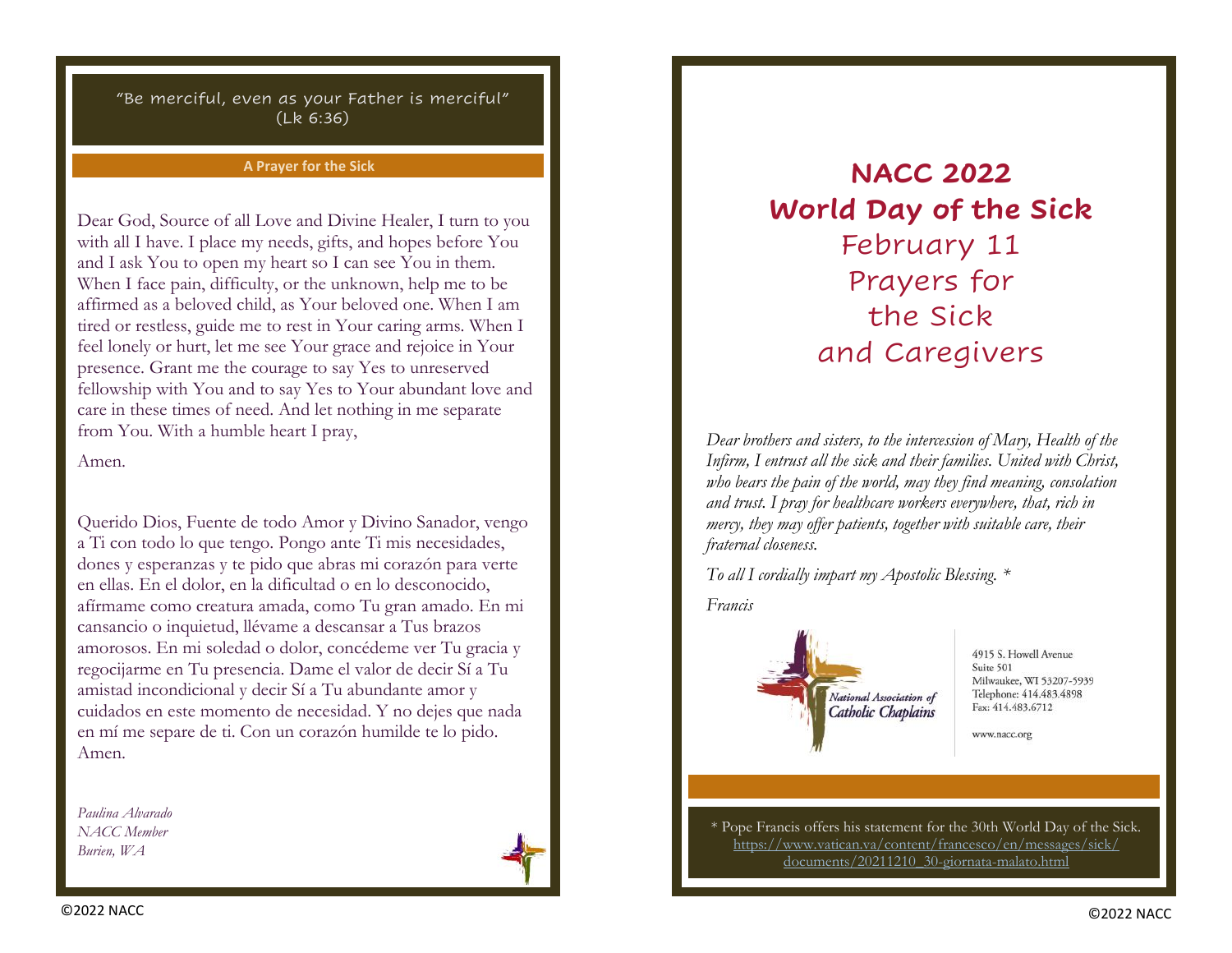#### **A Prayer for the Sick**

Gracious God, God of Light and Love,

Please pour out your blessings, mercy, and healing touch on me.

Please surround me with your comfort and care.

Please help me to remember that I never walk alone,

And that you are with me always.

Help me to remember that you love me

Beyond my wildest imagination and that you want the best for me now and always.

Help me to trust in your love and your healing presence.

Help me to relax in confidence in your tender embrace.

Mother Mary please cover me with your protective mantle And be a mother to me.

Please intercede on my behalf for my healing and my highest good.

I call on all the Saints, angels, and guardian angels, I call on you to please intercede on my behalf for my healing and highest good.

I ask all these things,

In the name of the Father, Son, and Holy Spirit

#### Amen.

*Debra Sue Chenault, MDIV, BCC NACC Certified Member CHRISTUS St. Vincent Regional Medical Center Santa Fe, New Mexico*



# Dear Lord,

Your call is a gift greater than I can comprehend. Help me to open my eyes and see Your invitation in every step I take, help my ears discern Your kind voice in the noises of the day, and help my hands feel Your touch in the care I offer today. Remind me again that You are greater than anything I may face, fill me with a sense of possibility, and guide me to be a faithful steward of Your gift. May I celebrate Your courageous love in the encounter with others, and may I reflect Your goodness and compassion in service to Your children. Let this day become a lived-out prayer of thanksgiving and praise. Amen.

## Amado Señor,

Tu llamado es un regalo que supera mi entendimiento. Ayúdame a abrir mis ojos y ver Tu invitación en cada paso que dé, que mis oídos puedan discernir Tu dulce voz en los sonidos del día, y que mis manos puedan sentir Tu caricia en los cuidados que ofrezco hoy. Recuérdame de nuevo que Tú eres más grade que lo que pueda enfrentar, lléname con un sentido de posibilidad, y guíame para ser un fiel administrador de Tus dones. Que celebre Tu amor valiente en el encuentro con otros y que pueda reflejar Tu bondad y compasión en el servicio a Tus hijos. Permite que este día sea una oración viviente de alabanza y acción de gracias. Amen.

*Paulina Alvarado NACC Member Burien, WA*

#### **A Prayer for the Caregiver**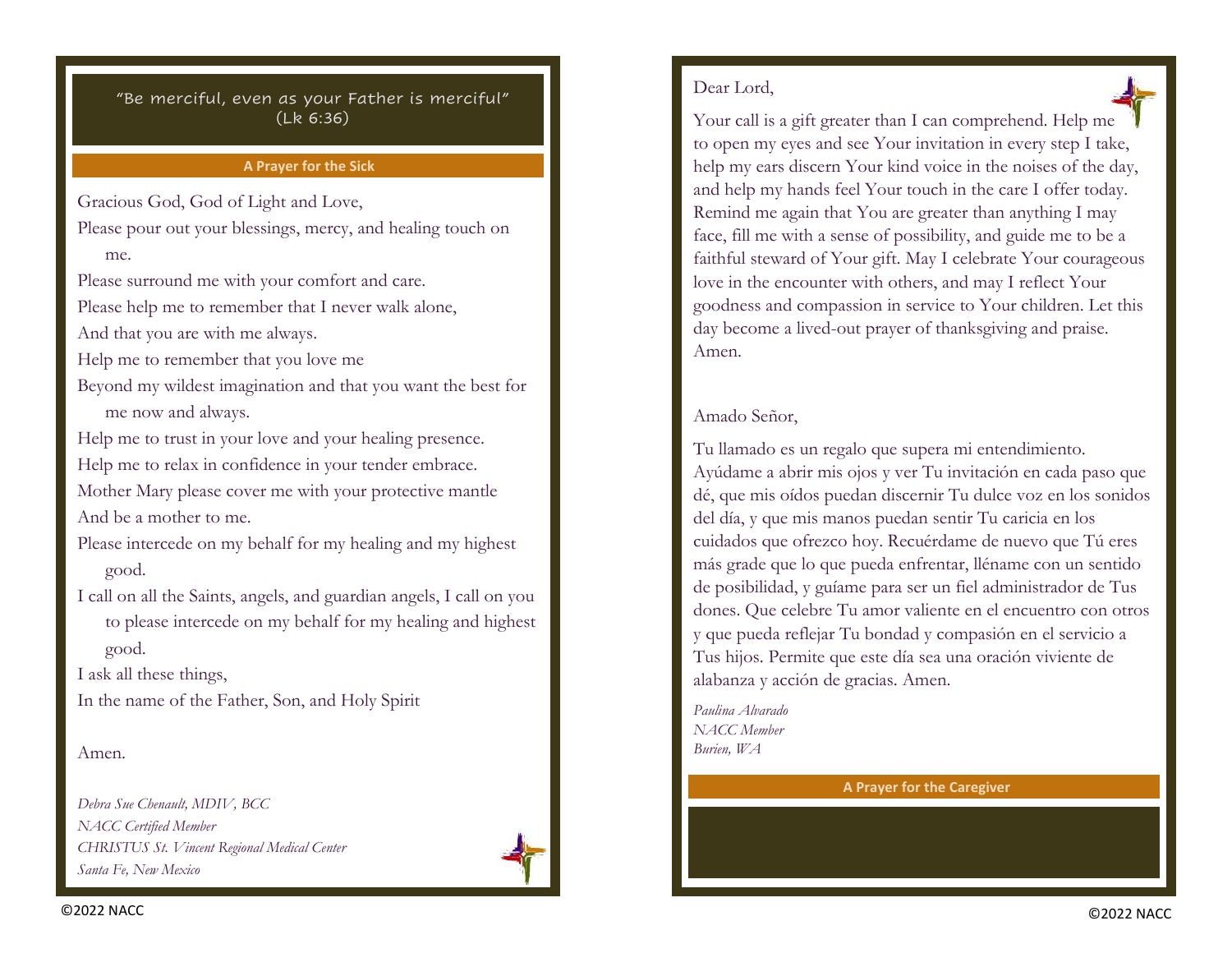**A Prayer for the Sick**

Divine Healer

You have told us that every tear we shed is collected; no particle or period of pain escapes your notice. In your tender mercy, bring relief to all who cry out in anguish today, but just as importantly bring meaning and purpose.

Give us the conviction that, when offered to you, even our bleakest days and darkest valleys are not futile, but treasuries of redemption.

Amen.

*Justin T.S. Rowan BCC NACC Certified Member McAuley Residence Depew, NY*



God of Healing Hands, touch those parts of us that most need Your healing grace. Open our minds and hearts to what our illness can teach us. Can we learn to be more gentle with ourselves and others? Can we better accept our imperfections? Help us to remember that we are more than our illness even when it seems to consume our lives. Thank you for walking with us, and carrying us at times, when we feel too weak to keep moving. May we find strength and comfort in the embrace of Your Healing Hands.

Amen.

*Mrs. Jill E. Simon BCC NACC Certified Member Sylvania, OH*

**A Prayer for the Caregiver**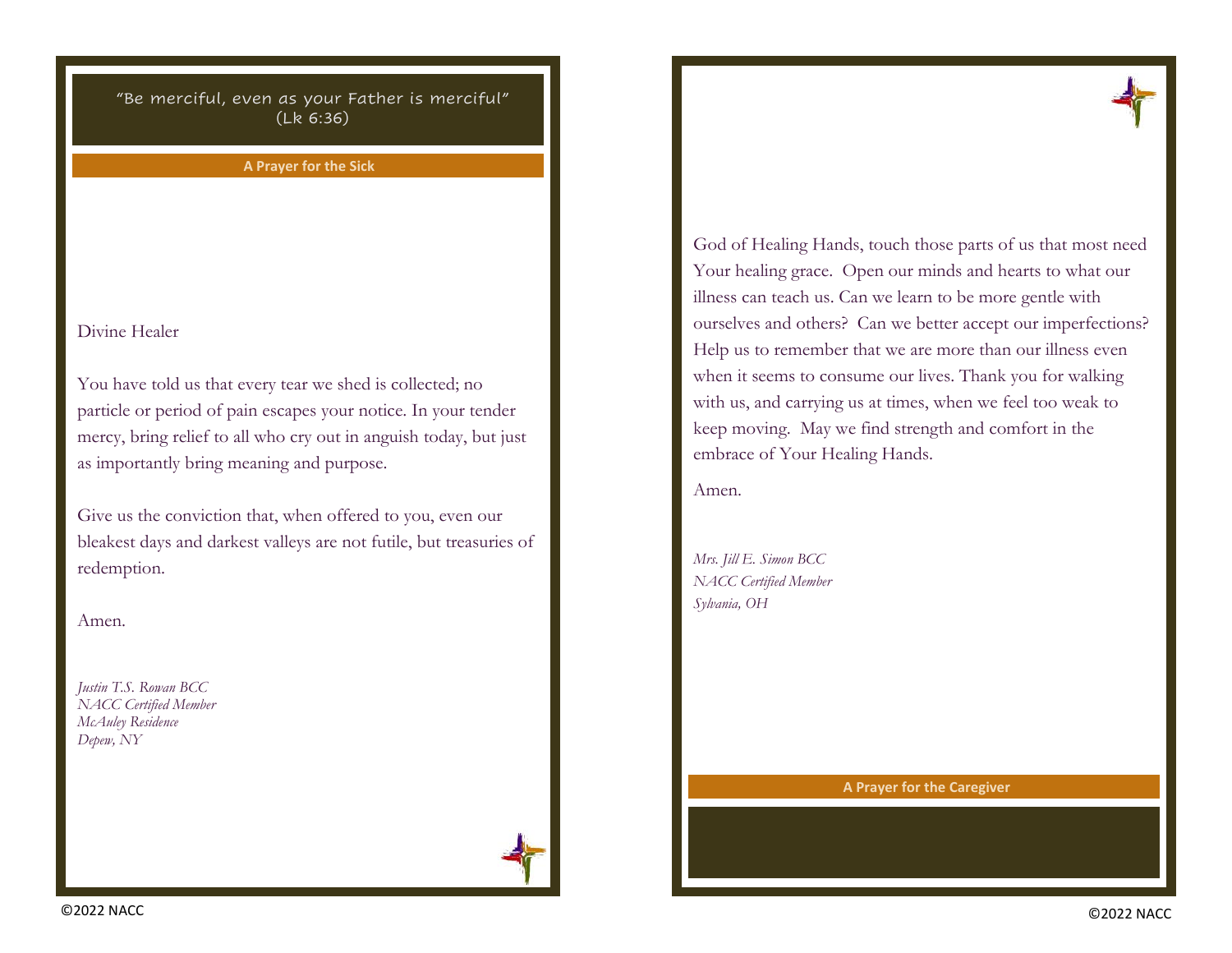**A Prayer for the Sick**

Divine Physician,

You who came for those in darkness—be now our light.

Heal us of our own defects of character , not only removing them but transforming them into visible signs for others of your Power and Your Grace. May we always be clear channels of your strength and love to do your Will in our lives.

All God's blessings

*Elizabeth Maslow NACC Retired-Member Seattle, WA*



# A Letter to Jesus: A Prayer for The Sick



### Dear Jesus,

If I were to see you in person, I wouldn't have the strength to even stand or look at you, so, I am making this request in writing with all love and adoration, petitioning not for myself, but for others who are sick in this world.

Lord, come and heal.

Lord, come and wrap your merciful arms around those who are infirmed, those who unable to take care of themselves, those whose physical strength is sapped away against their will by a virus, by another illness, physical or mental, for they need you.

You know who they are, Dear Jesus.

You came to us in Mercy, continue to be with us and all the sick in Mercy

for your children are calling and needing you in their most desperate hours,

even if they are too tired and sick to say or even think the words of a prayer.

They need you.

Hear this prayer from a humble heart, O Healer of the World.

Lord, Help and Heal in Your unconditional Mercy.

We need You.

Amen.

*Lynne Gallison BCC NACC Certified Member Plymouth, MI*

**A Prayer for the Sick**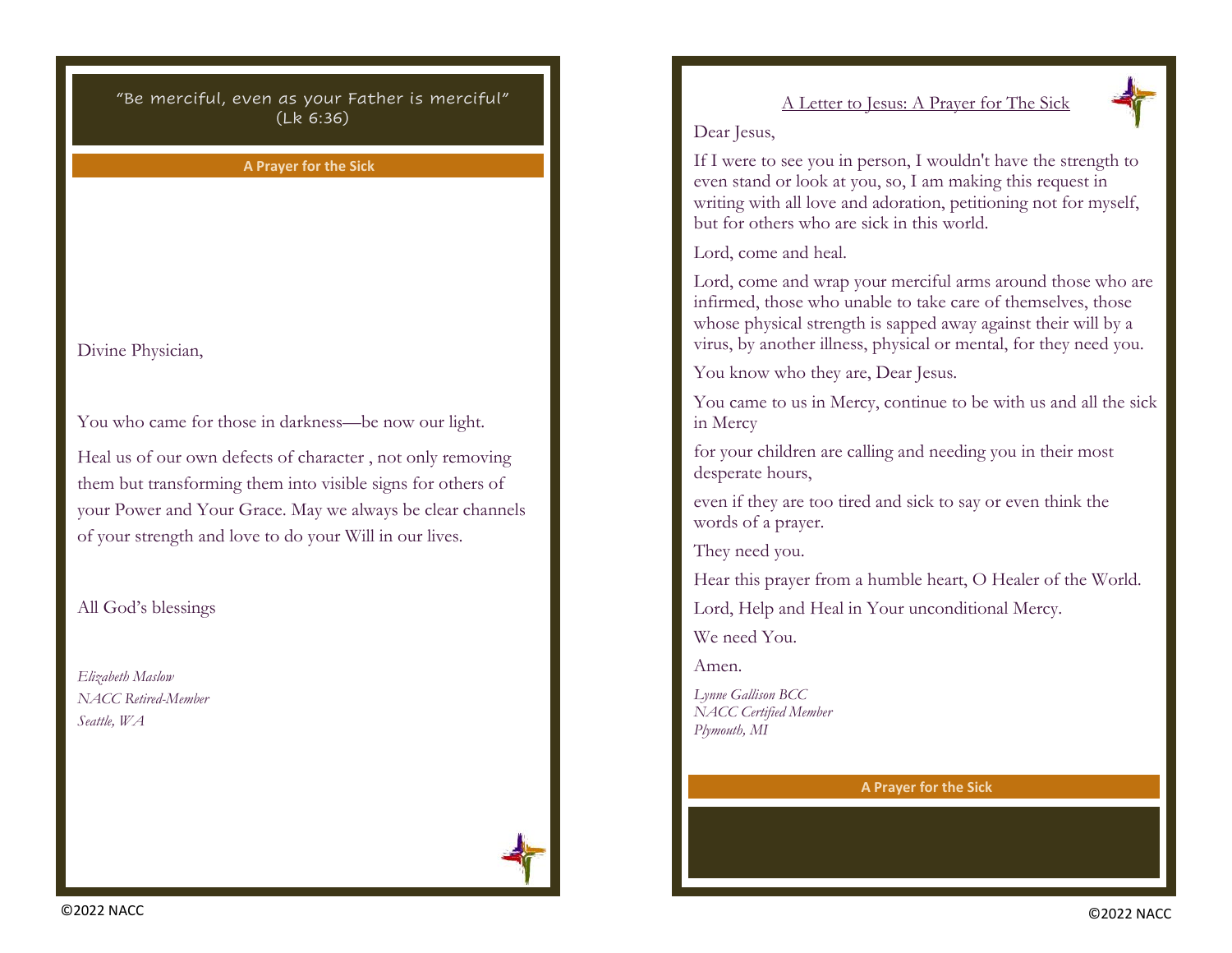#### **A Prayer for God's Children**

### Dear Heavenly Father,

We know you are here with us, that you surround us with your love and grace.

You give a sense of peace and hope, which can only come from You.

God of love, ever caring, stand by us in our times of need. Be our hope and bring us peace.

Watch over your beautiful children and grant them your mercy, healing, and strength.

Help us to trust in You, knowing with full confidence, You have a special plan for each of us.

Keep us strong in faith, hope and love. Guide those entrusted to provide care and support.

Give us courage and strength to support and bring hope and love to your beautiful children and their families. Your children are precious in your sight and beloved to all who know them.

All these things we humbly ask through Christ Our Lord, Amen.

"*Let the children come to me, and do not hinder them; for to such belongs the kingdom of God." ~Luke 18:16* 

*Judy Zeringue, MAPL, BSN, RN, CPLC, CHPPN NACC Professional Ministry Member Nurse / Spiritual Care Pediatric Palliative Care 2 Metairie, LA*





## Blessed Be You

Blessed be your hands for they have touched and healed the many bodies brought to you sick, fevered, wounded, and infected.

Blessed be your ears that hear and heal countless souls brought to you sick with fear and pain, with loneliness and grief.

Blessed be your eyes for they have seen and healed the minds, the bodies and the spirits of tearful patients and families who have received your care.

Most Blessed be your hearts when you have stayed faithfully beside the ones who you could not heal.

You are angels among us. We give thanks to God for you and ask His blessing upon you.

#### Amen.

*Deacon David Rapp Retired BCC NACC Retired-Member Woodland, WA*

#### **A Prayer for All Nurses and Caregiver**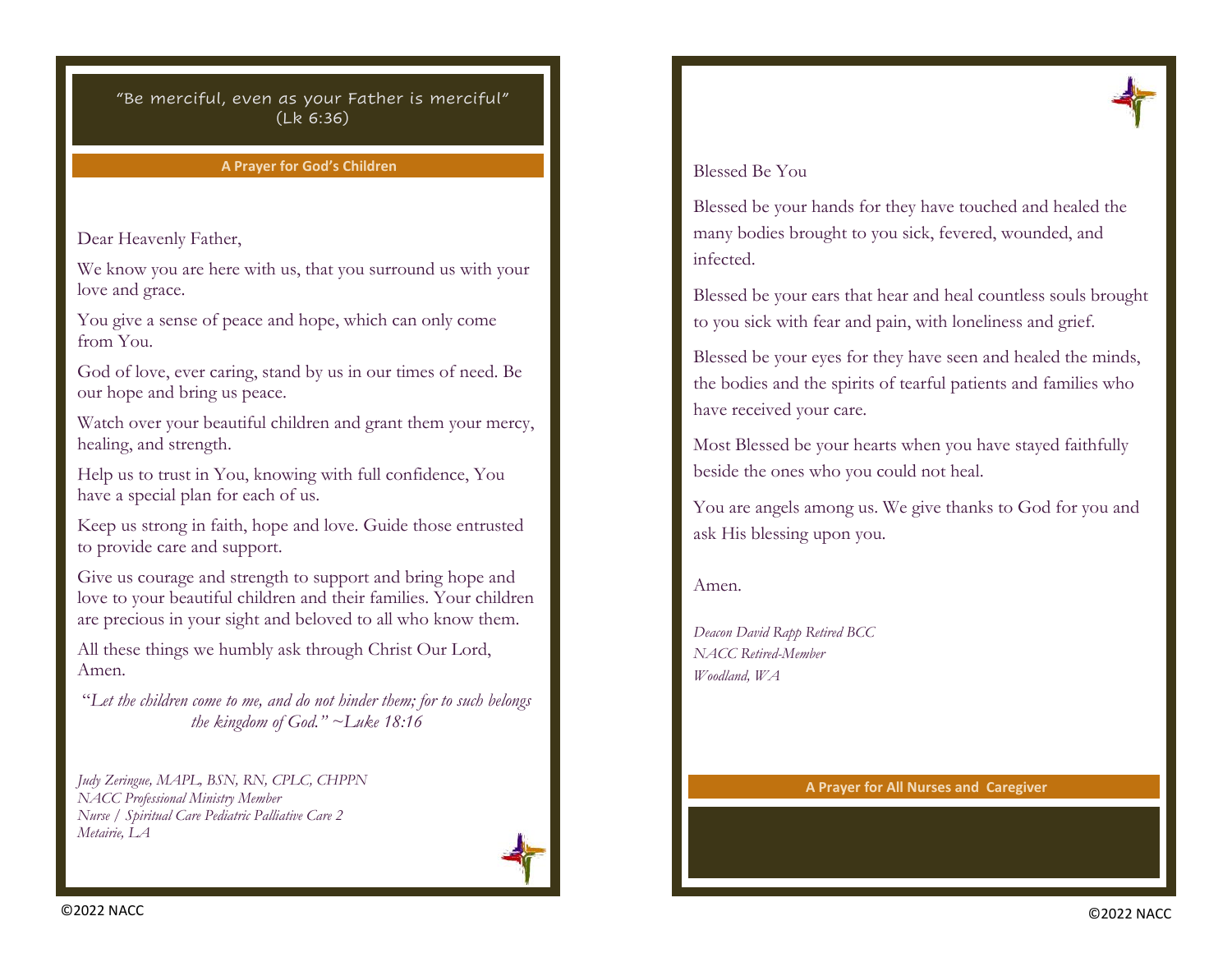#### **A Prayer for Patients and Staff**

Oh God.

Hear us and help us, Lest we perish and can no longer Praise you and the beauty of Creation which surrounds us.

Help us see, help us breathe Help us heal, help us walk Help us know love and be loved.

Guide us to hear and know Truth and Beauty Care and Concern In helping hands And Wisdom thought and spoken.

We know we are mere most Delicate creatures Somehow upheld in a vast Universe; upheld too by One another.

Help us help ourselves and others On our journey to promote Life to the fullest And to accept even death, even reluctantly, As another step in our amazing journey.

*John P. Stangle, BCC-E NACC Emeritus Member Tucson, AZ*





God of Mercy and Compassion, I come to you in my time of need as I experience this illness and suffering in my life. I ask for Your healing touch and comforting presence as I trust in the medical care I am now receiving from the doctors and healthcare professionals who are caring for me. Please guide their minds, their skill, and their expertise as they attend to me and provide their care.

Anoint me with the grace of patience and inner peace as I place myself in Your loving embrace. Let me feel the assurance of Your loving presence with me now.

Bless my family and friends who are supporting me during this difficult and uncertain time. Be with me now and in the coming days, loving God of Mercy and Compassion.

Touch me with Your protection and healing power in all ways that are possible at this time in my body, mind, and spirit. Amen

*Sr. Jane McConnell, OSF NACC Retired-Certified Member Evansville, IN*

**A Prayer for the Sick**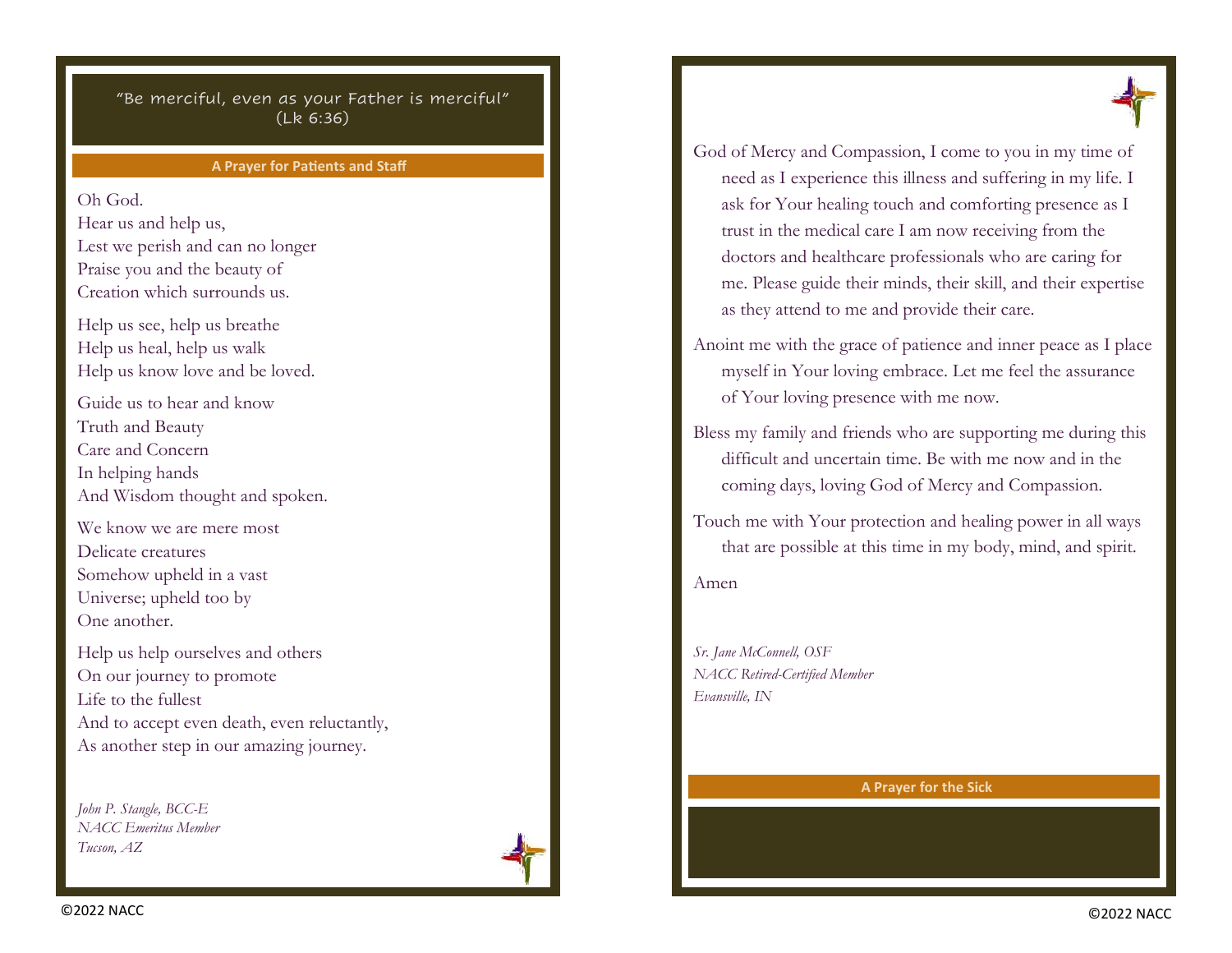#### **A Prayer for the Sick**

God of Creation,

- We come before you first and foremost with gratitude. Gratitude for the many ways in which you have blessed our lives.
- We thank you for the gift of our body and the ways in which it has allowed us to experience so much: Your creation that reminds us of your beauty,
- our friends and family who have shown us your love, our emotions that help us hear your voice in our soul. and with this gratitude we lift up our petition for healing:
- For those whose bodies become sick and cause pain and discomfort. For those whose bodies fail them and cause distress and suffering.
- For those who experience marginalization and isolation because of their illness.
- For those who wrestle with how their bodies have not met their hopes and expectations.
- For those who wrestle with you, oh God, because of their own conflicted relationship with their bodies.
- Creator of our bodies we lift these up to you, trusting in Your Son who so intimately understands our bodily experience and our need for healing.

#### Amen.

*Michael O'Neill BCC NACC Certified Member Ascension Providence Park Hospital Keego Harbor, MI*



Divine Creator, Source of all gifts and attributes, You've poured the gift of compassion Into the hearts of our caregivers, You've made them our healers. How great is their gift of provision of care, given out of love for what they do; How brave is their sacrifice of witnessing us in our illnesses and messiness. How can we repay for your loving care and gentle touch which you have invested in us the sick, the needy, the lonely, the despairing, the dying? Moved to tears, we lift our voices in gratitude to you, Even as we reach out to the One greater than us, of whom we ask: O, Divine Creator, May you cause your blessings to descend upon our caregivers like wedding bouquets and colorful confetti, blessings of hope and anticipation of joy, blessings of peace knowing that you've done your best; blessings of deep rest so that your spirit will be renewed as you return to your shift; blessings of strength of your faith, beliefs, or convictions so that you may be fortified in mind, body, and spirit, we ask:

Hear us, O Merciful one,

Amen.

*Georgia Gojmerac-Leiner, BCC, D Min NACC Retired-Certified Member Natick, MA*

#### **A Prayer for the Caregiver**